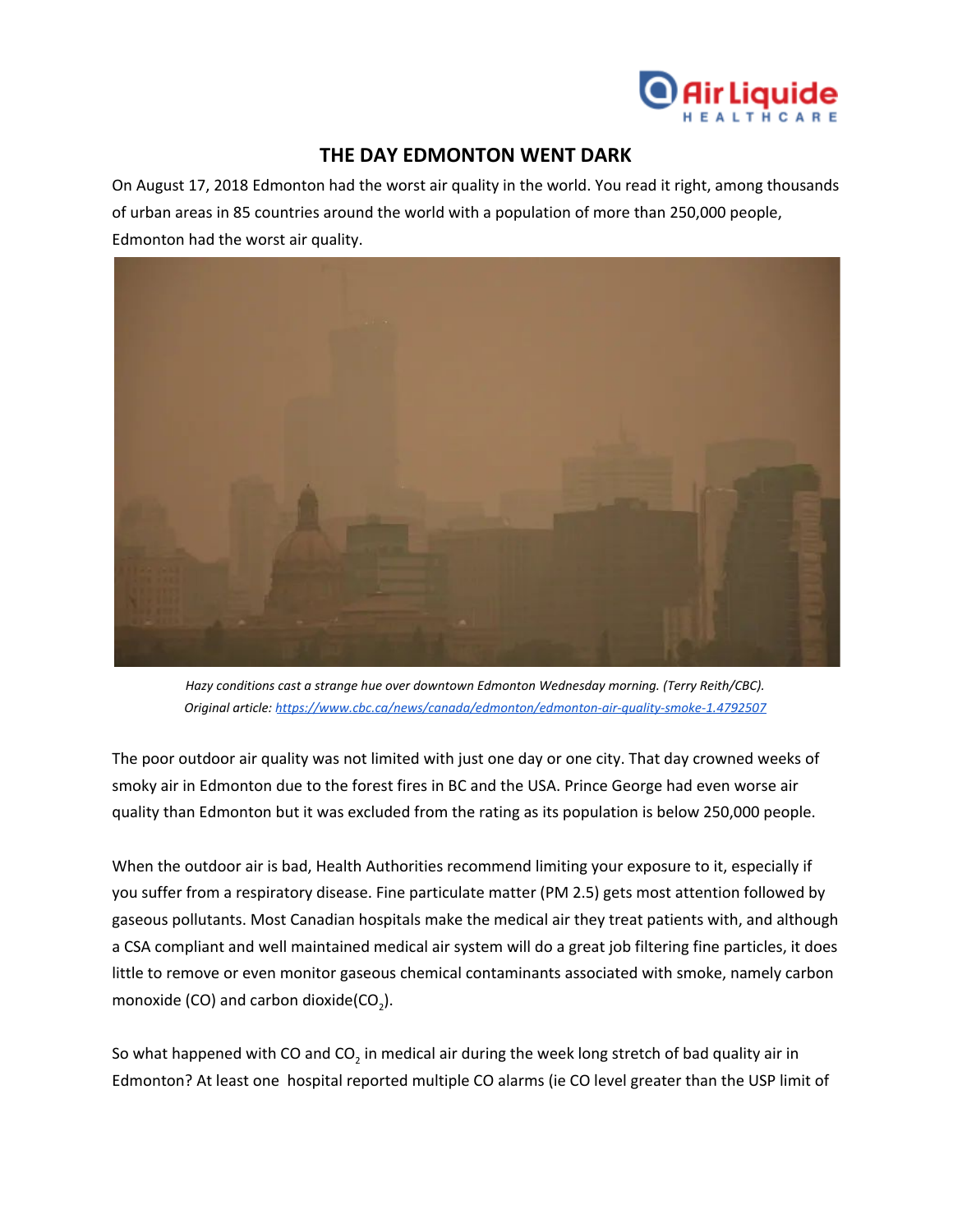

10 ppm). After reaching CO levels of 16 ppm the facility decided to suspend production of medical air and used Medical Oxygen as an alternative in order to protect patients.

At another site - the only hospital in Edmonton equipped with Air Liquide Healthcare's revolutionary P3C (Patient Protect Purge Control) dryer - the dryer worked overtime and purged virtually every hour to prevent excessive levels of CO<sub>2</sub> from being delivered to patients. Here is how it looked on that day:



The P3C dryer was developed in Canada by Air Liquide Healthcare specifically to address the CO<sub>2</sub> catch and release effect common to all desiccant air dryers. In addition to forcing a tower purge on measured humidity, the P3C dryer also measures CO<sub>2</sub> and forces a purge before it surpasses the USP formula limit of 500 ppm.

This CO<sub>2</sub> catch and release by desiccant dryer effect is well documented and more information can be found in these articles and video:

<https://www.airliquidehealthcare.ca/onsite-production-medical-air-purity-problem>

[https://www.cjrt.ca/wp-content/uploads/CJRT\\_2018\\_5402.pdf](https://www.cjrt.ca/wp-content/uploads/CJRT_2018_5402.pdf)

<https://youtu.be/LLQv0DQvShU>

Information on various adverse health effects of elevated CO<sub>2</sub> levels are available from many sources, for example:

[https://www.eiga.eu/index.php?eID=dumpFile&t=f&f=3282&token=fe8e3399018ad935dd2c8600f03a4](https://www.eiga.eu/index.php?eID=dumpFile&t=f&f=3282&token=fe8e3399018ad935dd2c8600f03a43e1e587dab3) [3e1e587dab3](https://www.eiga.eu/index.php?eID=dumpFile&t=f&f=3282&token=fe8e3399018ad935dd2c8600f03a43e1e587dab3)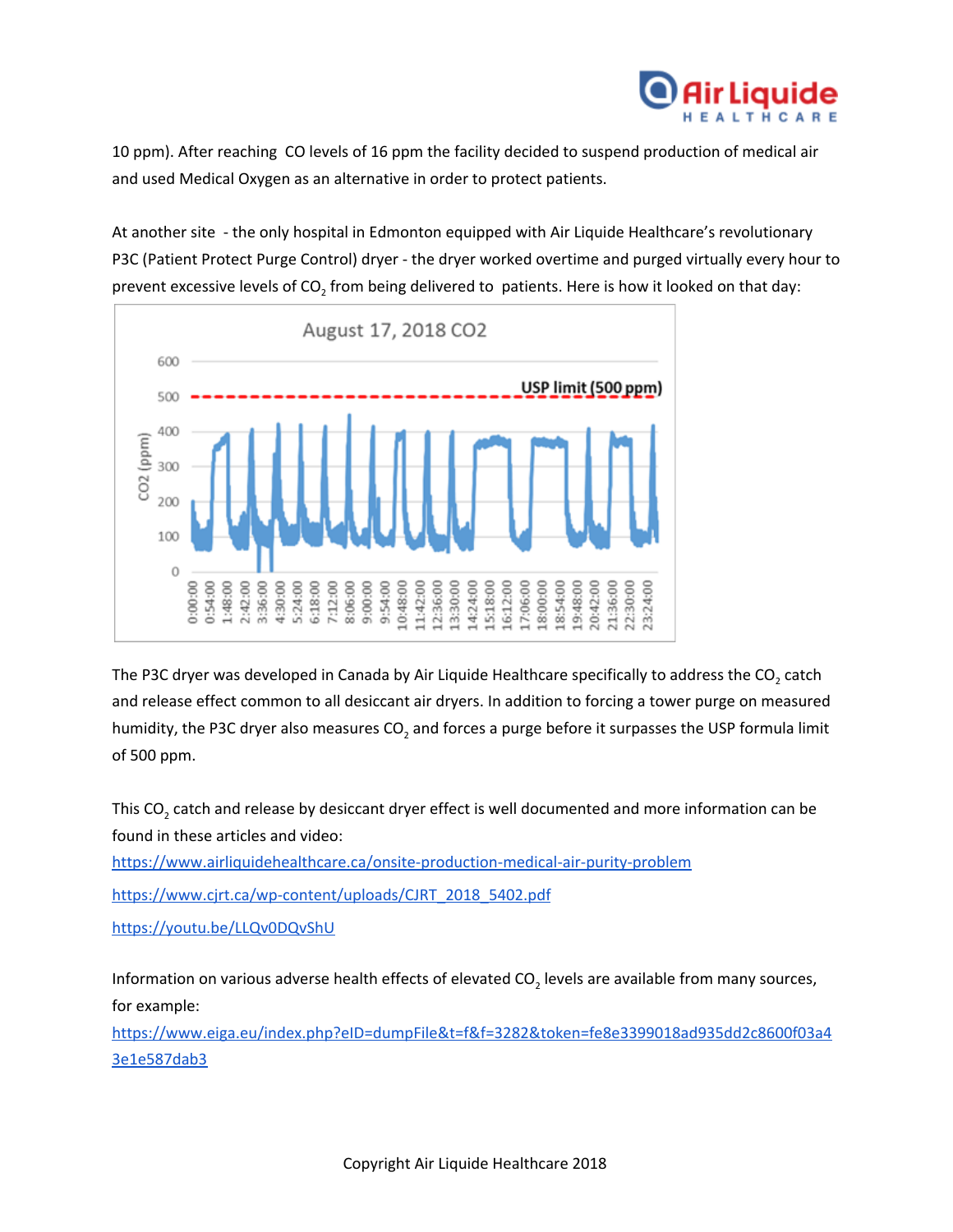

But what about the main active ingredient in medical air - oxygen? Could the sudden releases of CO<sub>2</sub> impact oxygen content at bedside by displacing it from the air? Theoretically, this is quite possible. Typical desiccants used in medical air dryers could potentially capture and release up to 28.5 liters of CO<sub>2</sub> per kg. So a dryer containing 8 kg of desiccant (typical for a large hospital), could produce a CO<sub>2</sub> bolus that lasts 45.6 seconds at 5 lpm patient flow.

What does this all mean for Facility Managers? Here are some best practices:

1. Air Liquide Healthcare recommends including onsite production of medical air within every facility's Code Grey (Air Exclusion code for hospitals in Alberta) preparedness plan.

2. To ensure accuracy calibrate your Medical Air system chemical sensors (such as CO) after every alarm or prolonged exposure to the element they measure. The CO sensors at both hospitals mentioned above exhibited minor exposure drift and were calibrated by Air Liquide Healthcare technical services.

3. Have a procedure to restart the medical air system after a quality related shut down. The procedure should include means to ensure that quality (ie off spec) condition has normalized.

4. Consider installing/calibrating oxygen monitors on equipment that uses wall Medical Air such as NICU isolettes.

5. Complete a Medical Air Quality Risk Analysis as required by CSA Z7396.1-2017 and decide on what, if any, additional Quality Control measures, such as aerALin<sup>™</sup> real time Medical Air Quality Control system or P3C dryer, is required.



The Medical Air Risk Analysis template is available from our website at: [www.aeralin.com](http://www.aeralin.com/)

And here is our contact information if this article or any of our solutions peaked your curiosity: <https://www.airliquidehealthcare.ca/about/find-a-rep>

## **About the authors**:



## Alex Sagatov

Sales Director, Medical Gases - Western Canada [alex.sagatov@airliquide.com](mailto:alex.sagatov@airliquide.com) During his time with Air Liquide Healthcare, Alex oversaw high-profile medical gas projects such as the Surrey Memorial Hospital Critical Care Tower, Penticton Regional Hospital Patient Care Tower, and the Lions Gate Hospital Acute Care Facility.

His background in physics and role regularly involves him in launches of new innovations such as the Monnal T60 medical ventilator and our exclusive Kinox gas.